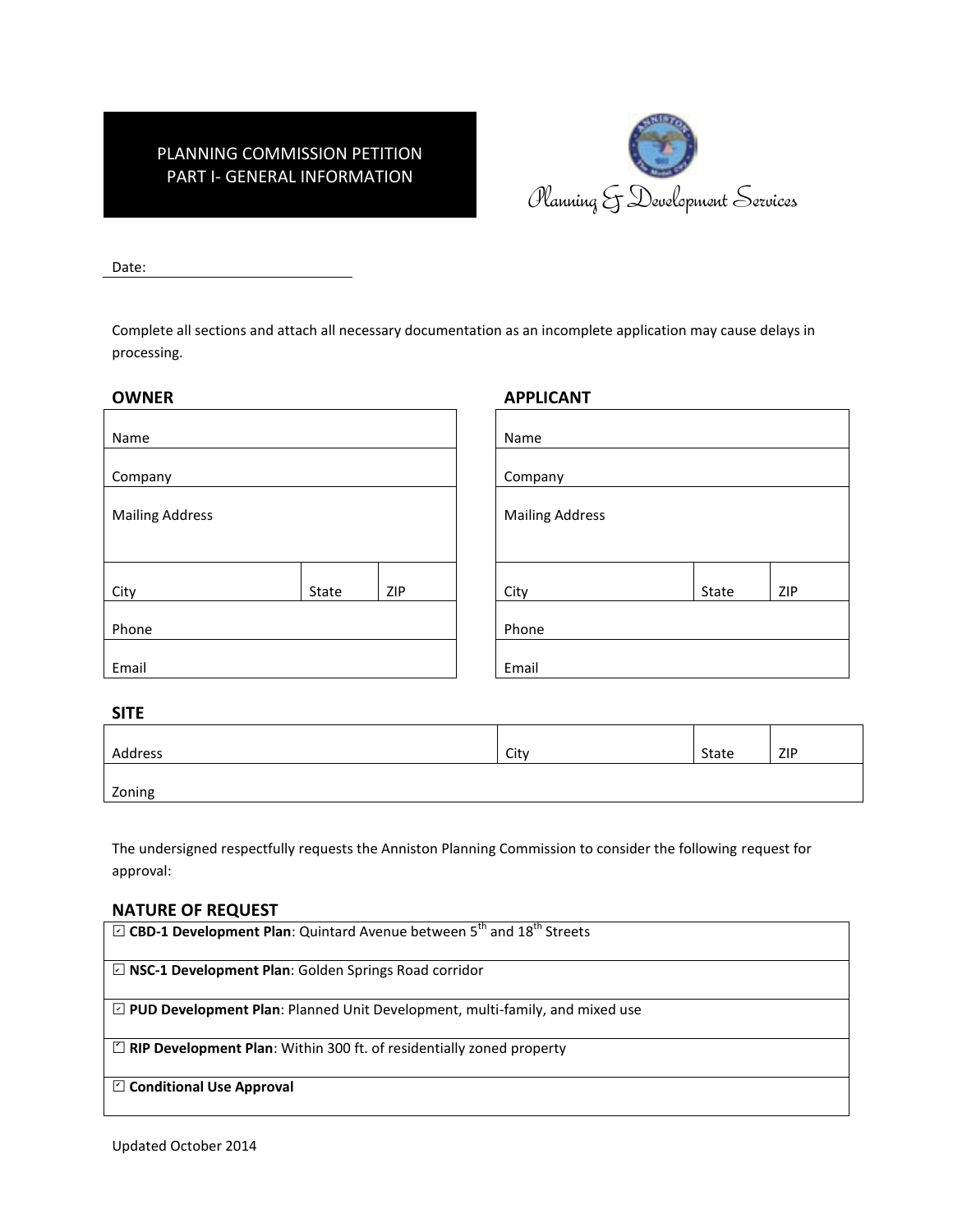## PLANNING COMMISSION PETITION PART I- GENERAL INFORMATION (CONT.)



### **ADJOURNING PROPERTY OWNER #1**

| Name                    |       |     |
|-------------------------|-------|-----|
| Company (if applicable) |       |     |
| <b>Mailing Address</b>  |       |     |
| City                    | State | ZIP |
| Phone                   |       |     |
| Email                   |       |     |

#### **ADJOURNING PROPERTY OWNER #2**

| Name                    |       |     |
|-------------------------|-------|-----|
| Company (if applicable) |       |     |
| <b>Mailing Address</b>  |       |     |
| City                    | State | ZIP |
| Phone                   |       |     |
| Email                   |       |     |

#### **ADJOURNING PROPERTY OWNER #3**

| Name                    |       |     |  |
|-------------------------|-------|-----|--|
| Company (if applicable) |       |     |  |
| <b>Mailing Address</b>  |       |     |  |
| City                    | State | ZIP |  |
| Phone                   |       |     |  |
| Email                   |       |     |  |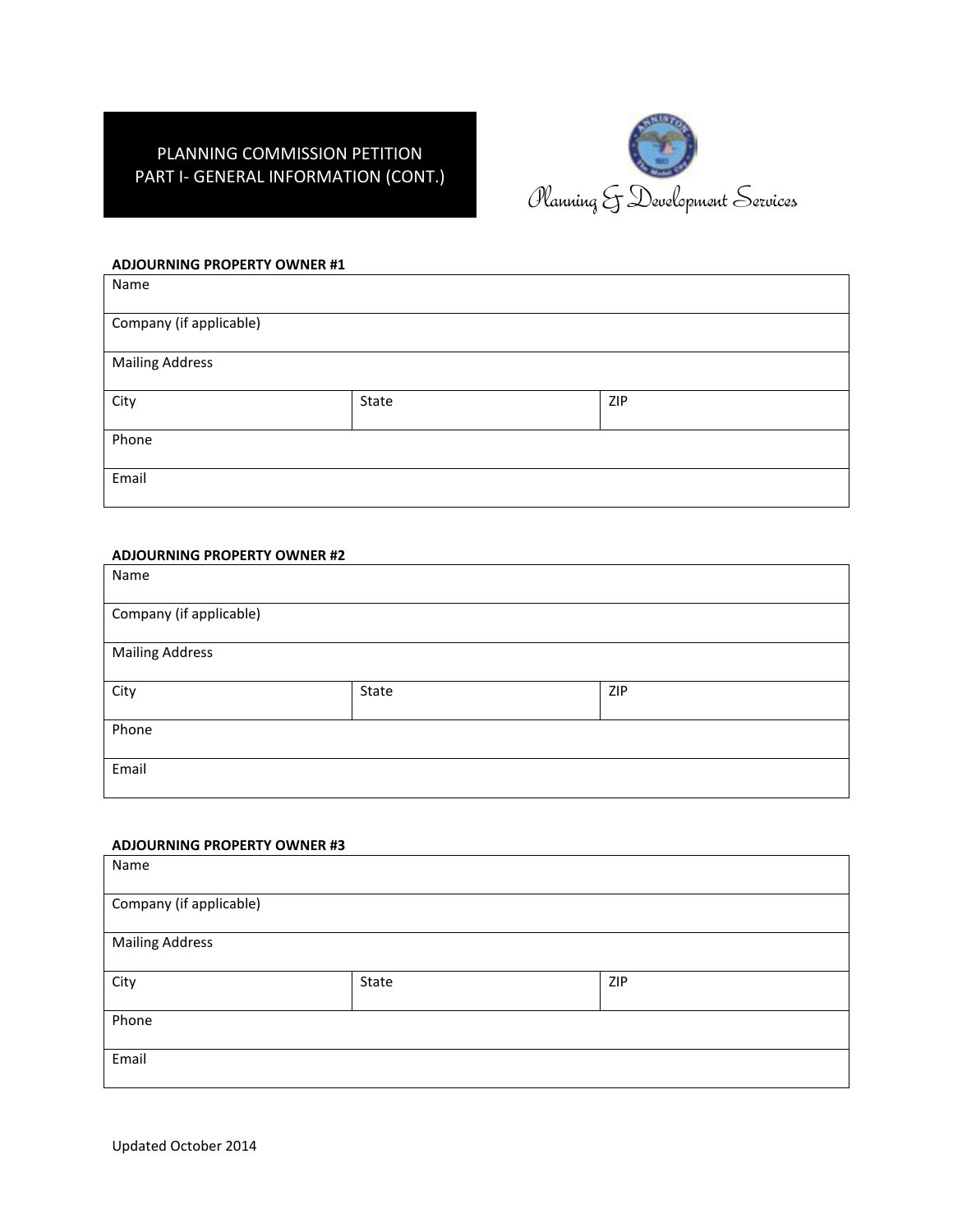## PLANNING COMMISSION PETITION PART I- GENERAL INFORMATION (CONT.)



Summary of Proposed Development: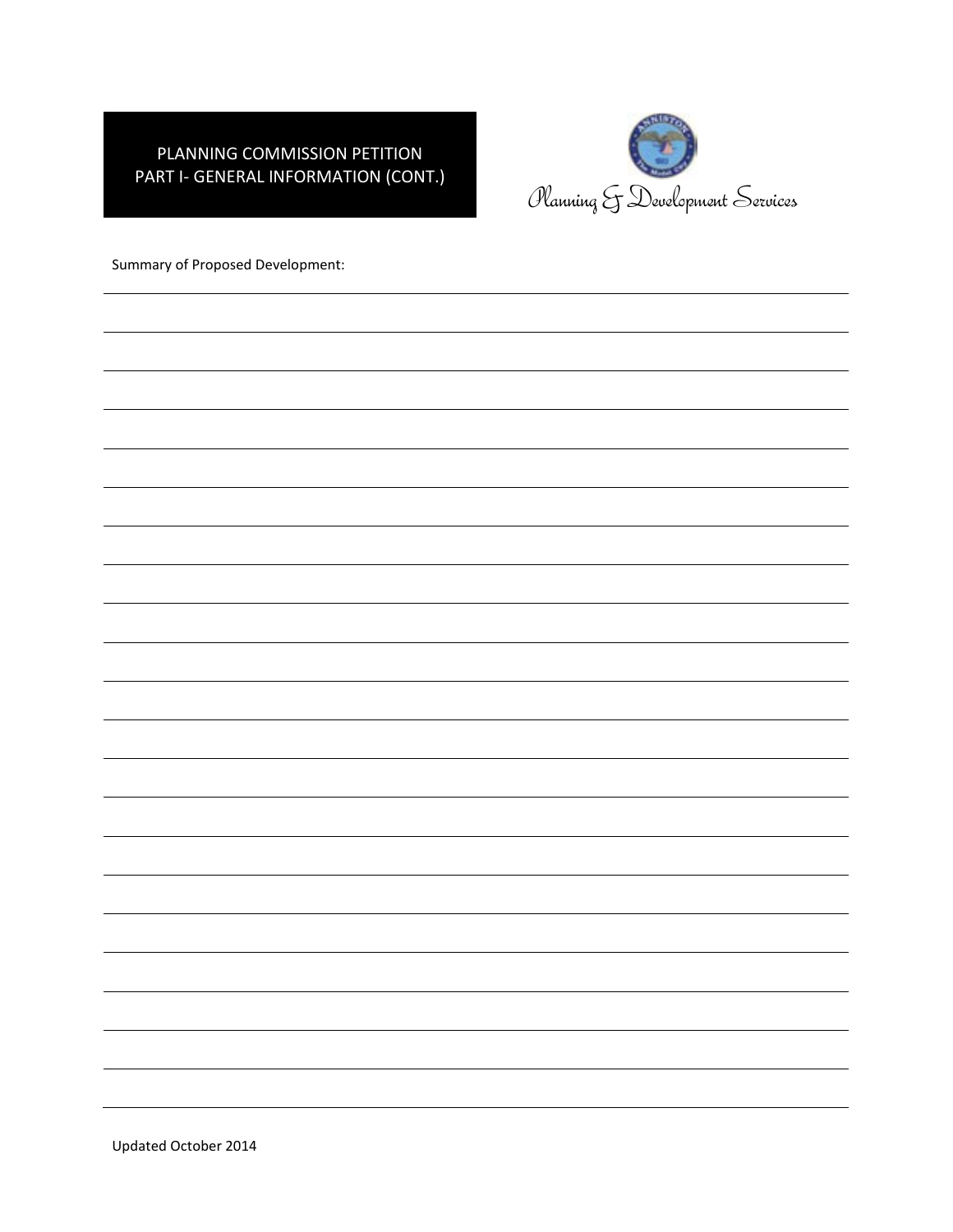# PLANNING COMMISSION PETITION PART II- LETTER OF AUTHORIZATION



Authority is hereby granted to:

| Family Member, Friend, Company, etc. to represent you at the hearing |                                                                                                           |         |            |           |  |  |
|----------------------------------------------------------------------|-----------------------------------------------------------------------------------------------------------|---------|------------|-----------|--|--|
| Address                                                              | City                                                                                                      | State   | <b>ZIP</b> | Telephone |  |  |
| property:                                                            | to file on my behalf to appear before the City of Anniston Planning Commission on the following described |         |            |           |  |  |
|                                                                      |                                                                                                           | Address |            |           |  |  |
| Legal Description                                                    |                                                                                                           |         |            |           |  |  |
|                                                                      | The authority is granted only for the following specific request:                                         |         |            |           |  |  |
| Nature of Request                                                    |                                                                                                           |         |            |           |  |  |

The undersigned is the property owner of the above-described property. The authorization will remain in force until revoked by written notice.

| Owner Signature     |  |
|---------------------|--|
| <b>Printed Name</b> |  |
| Telephone           |  |
| Date                |  |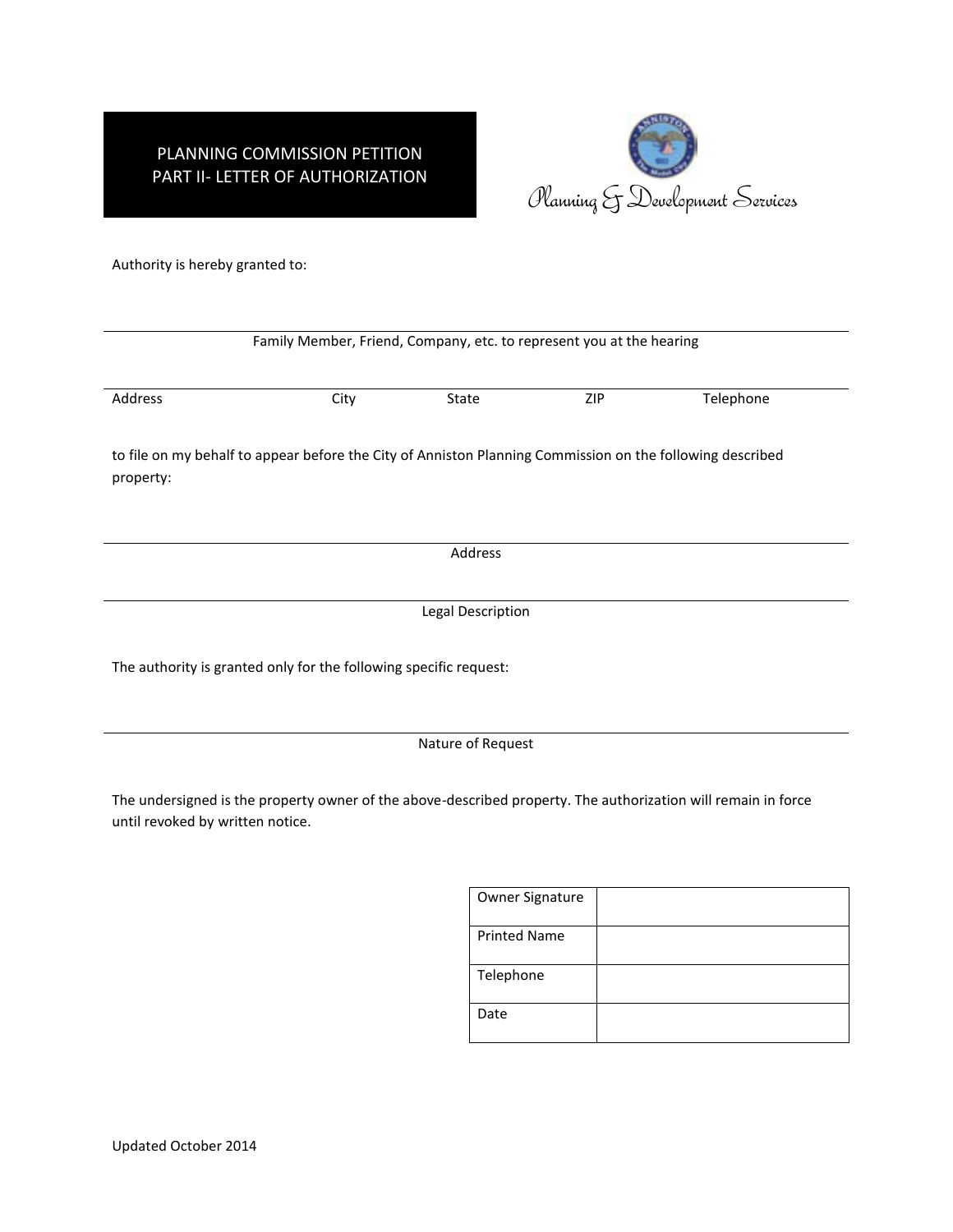## PLANNING COMMISSION PETITION PART III- GUIDELINES AND SUBMITTAL



| <b>JURISDICTION:</b>     | The City of Anniston Planning Commission consists of nine members who are<br>responsible for advising the Council on developmental policies and issues as well as<br>administering developmental regulations.                                                 |  |  |
|--------------------------|---------------------------------------------------------------------------------------------------------------------------------------------------------------------------------------------------------------------------------------------------------------|--|--|
| <b>WHO MAY APPLY:</b>    | Only the owner of the property under consideration, or a person having a written<br>authorization from and representing the owner, may apply to appear before the<br>Anniston Planning Commission.                                                            |  |  |
| <b>WHERE TO APPLY:</b>   | Application materials may be submitted to Planning and Development Services via:                                                                                                                                                                              |  |  |
|                          | Email- attach digital format documentation (preferred) OR<br>1.                                                                                                                                                                                               |  |  |
|                          | In Person- hard copy at 1128 Gurnee Avenue, Anniston, Alabama<br>2.                                                                                                                                                                                           |  |  |
|                          | A Planning Commission Petition MUST be filed with the Planning Secretary no later than                                                                                                                                                                        |  |  |
|                          | 10 days prior to the next scheduled meeting. A \$50.00 fee is also required by the                                                                                                                                                                            |  |  |
|                          | applicant.                                                                                                                                                                                                                                                    |  |  |
| <b>HEARING DATE:</b>     | The Commission meets once on the third Tuesday of each month at the City of Anniston<br>Former Council Chambers located at 1128 Gurnee Avenue in Anniston, Alabama. The<br>meetings begin promptly at 5:30 PM. Meeting dates and times are subject to change. |  |  |
| <b>APPLICANT'S</b>       |                                                                                                                                                                                                                                                               |  |  |
| <b>RESPONSIBILITIES:</b> | The applicant is responsible for the cost of:                                                                                                                                                                                                                 |  |  |
|                          | The \$50.00 application fee.<br>1.                                                                                                                                                                                                                            |  |  |
|                          | Publishing two (2) legal notices.<br>2.                                                                                                                                                                                                                       |  |  |
|                          | Publishing the ordinance (prices will vary depending on the length of the<br>3.<br>ordinance).                                                                                                                                                                |  |  |
|                          | The applicant is also responsible for:                                                                                                                                                                                                                        |  |  |
|                          | Notifying the office of Planning and Development Services of any conflict or inability<br>1.<br>to attend the scheduled meeting well in advance.                                                                                                              |  |  |
| <b>BEFORE THE</b>        |                                                                                                                                                                                                                                                               |  |  |
| <b>MEETING:</b>          | Signs will be posted by the city of Anniston on the property for the rezoning request no<br>later than 10 days prior to the scheduled Commission meeting. A public notice will also<br>be posted in The Anniston Star advertising the request.                |  |  |
| <b>HEARING PROCESS:</b>  | The applicant or authorized agent must be present at the hearing to present the request<br>or appeal. If not, the Commission will not consider action but can choose to hear public                                                                           |  |  |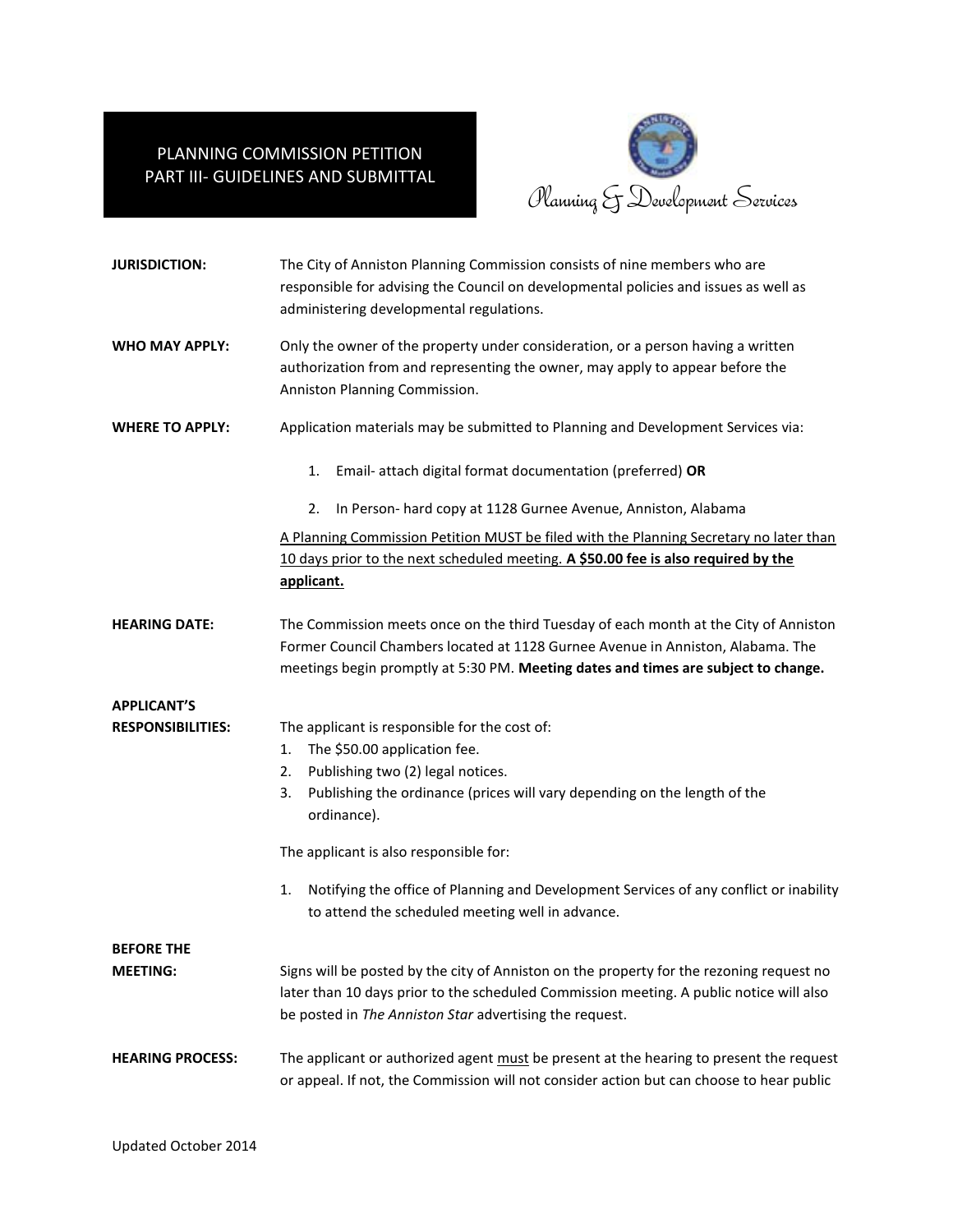comments for any future action. There will also be a time for the public to present comments, favor or objection before the Commission. WITHDRAWAL: The applicant may withdraw their case without penalty before public notice has been filed. A request for withdrawal must be submitted in writing. Upon receipt, all proceedings will terminate. **BOARD DECISION:** At the conclusion of the public hearing, the Commission will recommend an action: in favor, opposed, or no action taken. Regardless of the Commission's action, the process will proceed to the Anniston City Council. **FOLLOWING THE MEETING:** Upon action by the Commission, a legal notice must be prepared by the City of Anniston and advertised following the meeting. A second notice must be advertised seven (7) days later. The second notice must be advertised a minimum of fifteen (15) days prior to the regularly scheduled meeting of the Anniston City Council. The Council will hear the rezoning request, along with the Planning Commission recommendations, following the required advertisements of the two notices. If the request for the rezoning is approved by the Council, a copy of the ordinance must be legally advertised following the Council's meeting. The process will be complete when all advertising requirements and other administrative procedures are complete. The office of Planning and Development Services will initiate the request to have official changes made to the City's zoning map by approved action of the Anniston City Council.